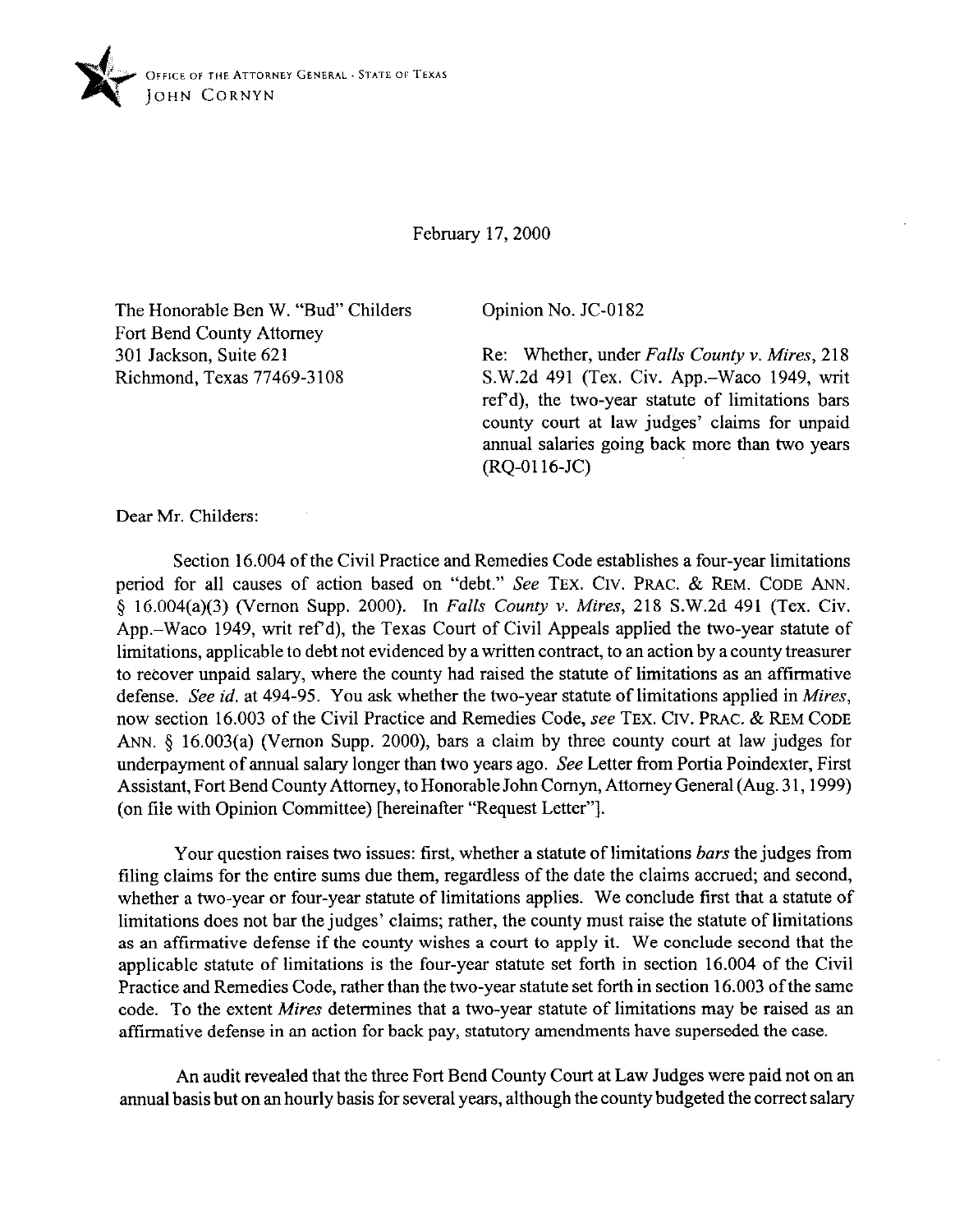each year. See *id.* at 1. The Independent Accountants' Report calculates the salaries the judges should have received from the date each judge initially took office until December 31, 1998. See *id.; see also* Null-Lairson, Certified Public Accountants, Independent Accountants' Report, to Ms. Kathy Hynson, Fort Bend County Treasurer (June 21,1999) (on tile with Opinion Committee). The Report indicates that Judge McMeans was undercompensated in the amount of \$1,709.81 from January 1, 1987, through December 31, 1998; Judge Wagenbach was undercompensated in the amount of \$3,296.39 from December 8,1990, through December 31,199s; and Judge Lowery was undercompensated in the amount of \$5,094.57 from November 7, 1996, through December 31, 1998. *Id.* at 2.

Judge McMeans suggests that a statute of limitations prevents the judges from claiming more than four years' unpaid salaries. See Memorandum from Honorable Walter S. McMeans, Judge, County Court at Law No. 2, to Honorable Bud Childers, Fort Bend County Attorney (Aug. 12,1999) (on tile with Opinion Committee). Accordingly, you tell us, Judge McMeans believes that "the calculation of underpayment should begin no earlier than the beginning of his term [i]n January[] 1995." Request Letter, *supra*, at 1. As we explain below, the judge is correct in part.

Statutes of limitations are set forth in chapter 16 of the Civil Practice and Remedies Code. Section 16.003 sets forth a two-year limitations period on suits for injury to, conversion of, or the taking of personal property. See **TEX. CIV. PRAC. & REM. CODE** ANN. § 16.003(a) (Vernon Supp. 2000); see *also id.* \$5 16.0045(a), .010(a). Section 16.004 ofthe Civil Practice and Remedies Code establishes a four-year limitations period for causes of action for "debt." See *id.* § 16.004(1)(3).

*Falls County v. Mires, which you cite, concludes that the two-year statute of limitations* applied to a claim filed by the Falls County Treasurer to recover insufficient monthly salary from January 1, 1936, through September 29, 1947. See *Mires,* 218 S.W.2d at 493. Under the General Officers Salary Act of 1935, the treasurer should have received an annual salary of \$2,000, but the commissioners court fixed the salary at considerably less than that for the years in question. *Id.* at 493-94. Nevertheless, the treasurer "made no legal complaint" to the Falls County Commissioners Court "for its failure to pay him the salary he was entitled to as a matter of law until he filed" on September 29, 1947, a claim for the sum of \$11,426.64 plus interest. *Id.* at 494. Falls County argued that the two-year statute of limitations precluded the treasurer from recovering unpaid salary for more than two years prior to the time the treasurer made his claim. *Id.* The court agreed:

> Falls County has pleaded . . . our two year statute of limitations. We think it is applicable here; and since it was pleaded, it is our duty to apply it, notwithstanding we think it works a hardship on plaintiff. Under our system of jurisprudence, all of us are charged with the knowledge of the statutory provisions of our law, and plaintiff Mires was charged, as a matter of law, that he was entitled to receive the sum of \$2000 per year as County Treasurer when he took office on January 1,1936. He also had actual knowledge ofthe fact that the Commissioners Court was paying him less salary than he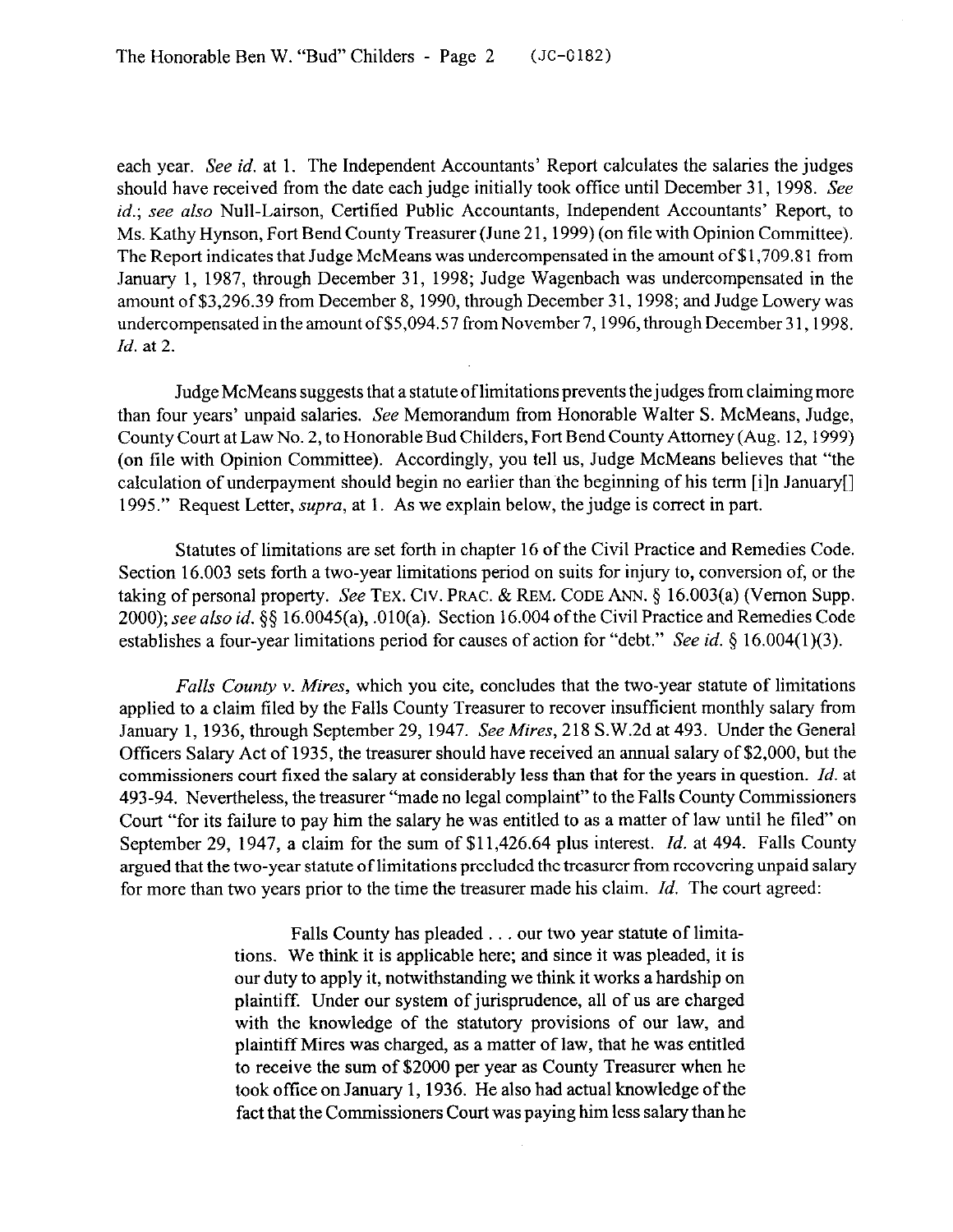was entitled to receive, beginning with his first monthly payment, and since he had knowledge of these facts, the foregoing statute of limitations began to operate against him at the time he received his first payment.

*Id.* 

We conclude first, consistently with *Mires,* that a statute of limitations does not bar the judges from recovering the full amount the county owes them unless the county raises a limitations statute as a defense. See *Mires,* 218 S.W.2d at 494 ("[Slince it was pleaded, it is our duty to apply it."). A statute of limitations is an affirmative defense that must be asserted in response to a complaint if the defendant intends to take advantage of it. See also **TEX.** R. CIV. P. 94 (requiring party affirmatively to raise, "[i]n pleading to a preceding pleading," statute of limitations); *Woods v. William M. Mercer, Inc., 769* S.W.2d 515, 517 *(Tex.* 1988); *Southwestern Fire & Cas. Co. v. Lame,* 367 S.W.2d 162, 163 (Tex. 1963). If the county does not affirmatively plead the statute of limitations, it waives the defense, *see Franco v. Allstate Ins. Co.*, 505 S.W.2d 789, 793 (Tex. 1974); 50 TEX JUR. 3D Limitation of Actions § 164, at 634-35 (1986), and the judges may recover all of the unpaid salaries.

We conclude second that the four-year statute of limitations for causes of action based upon debt, see TEX. CIV. PRAC. & REM. CODE ANN. § 16.004(a)(3) (Vernon Supp. 2000), applies to the judges' claims rather than the two-year statute of limitations applied in *Mires. See Mires,* 218 S.W.2d at 494. At the time *Mires* was decided, the statutes of limitations distinguished between actions for debt not evidenced by a written contract and those founded upon a written contract. The two-year statute of limitations applied to "[alctions for debt where the indebtedness is not evidenced by a contract in writing." See **TEX. REV. Crv. STAT. ANN.** art. 5526(4), *amended by* Act of May *27,* 1979, 66th Leg., R.S., ch. 716, *5 1, art. 5526,* 1979 Tex. Gen. Laws 1768, 1768, *repealed by* Act ofMay 17,1985,69th Leg., R.S., ch. 959, § 9(l), 1985 Tex. Gen. Laws 3242,3322; see *also*  Act of May 17, 1985, 69th Leg., R.S., ch. 959, § 1, sec. 16.003, 1985 Tex. Gen. Laws 3242, 3252 (codifying section 16.003 of the Civil Practice and Remedies Code). The four-year statute of limitations, on the other hand, applied to actions for debt only "where the indebtedness is evidenced by or founded upon" a written contract. See **TEX. REV. CIV. STAT. ANN.** *art.* 5527(l), *amended by*  Act ofMay *27,* 1979,66th Leg., R.S., ch. 716, *5 2,* 1979 Tex. Gen. Laws 1768, 1769, *repealed by*  Act ofMay 17, 1985,69th Leg., R.S., ch. 959, § 9(l), 1985 Tex. Gen. Laws 3242, 3322; see *also*  Act of May 17, 1985, 69th Leg., R.S., ch. 959, § 1, sec. 16.004(a)(3), 1985 Tex. Gen. Laws 3242, 3252 (codifying section 16.004 of the Civil Practice and Remedies Code). Thus, the *Mires court*  applied the two-year statute of limitations because the county treasurer could not have been under contract with the county. See *Mires,* 218 S.W.2d at 494.

Now, all actions for debt fall within the four-year statute of limitations. Amendments to the two-year and four-year statutes of limitations in 1979, see Act of May 27, 1979, 66th Leg., R.S., ch. 716, \$5 1,2, 1979 Tex. Gen. Laws 1768,1768-69, "eliminated the former distinctionbetween debts evidenced by a writing, which were governed by the four-year statute, and debts not evidenced by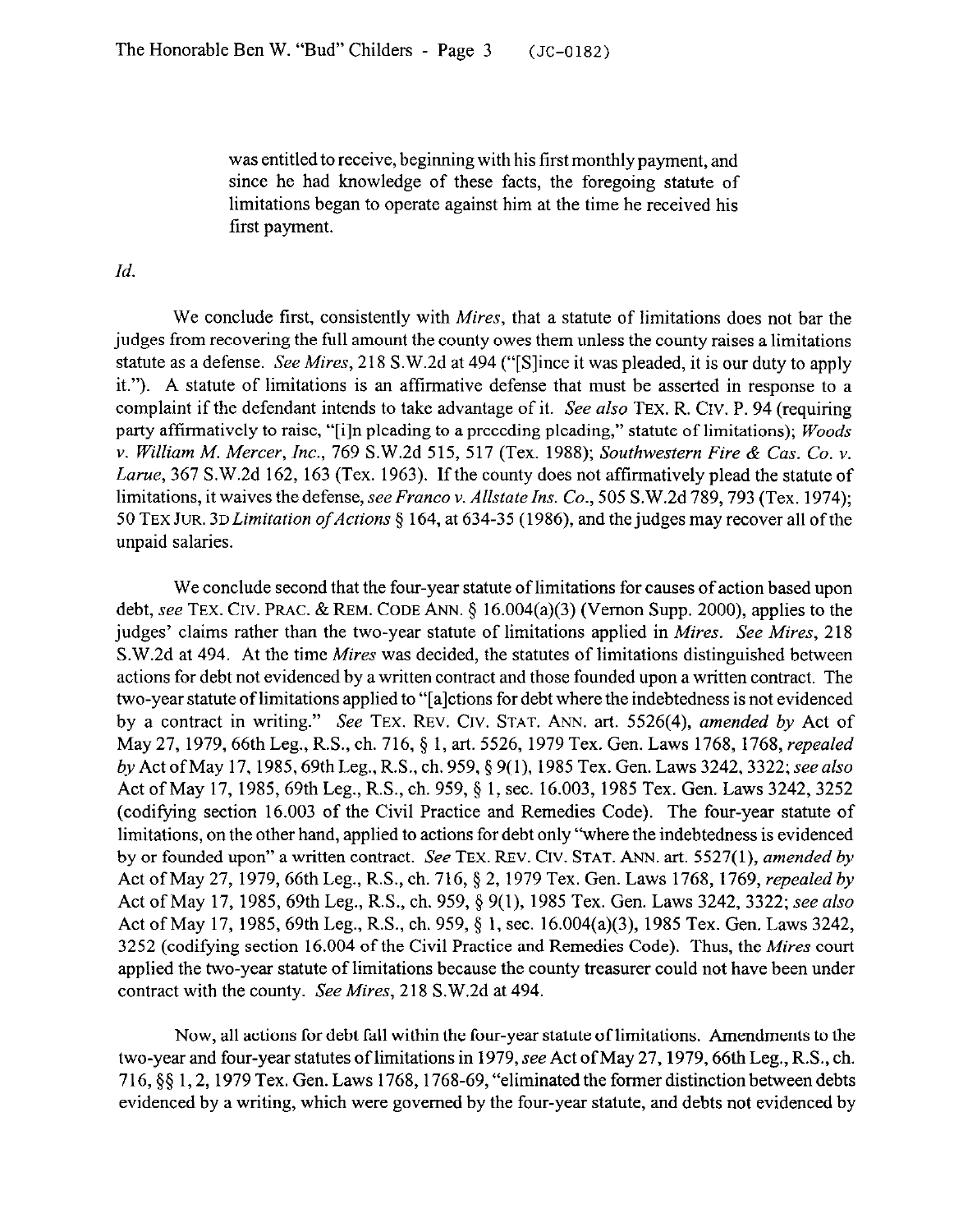a writing, which were governed by the two-year statute." Mokwa v. City of Houston, 741 S.W.2d 142, 149 (Tex. App.-Houston [lst Dist.] 1987, writ denied). A cause of action premised upon a county's statutory liability for back pay is an action for debt subject to section 16.004. See *id.*  Consequently, the judges' causes of action may be limited by the four-year statute of limitations applicable to causes of action for debt rather than the two-year statute of limitations relied upon in *Mires.* 

 $\sim$ 

 $\bar{z}$